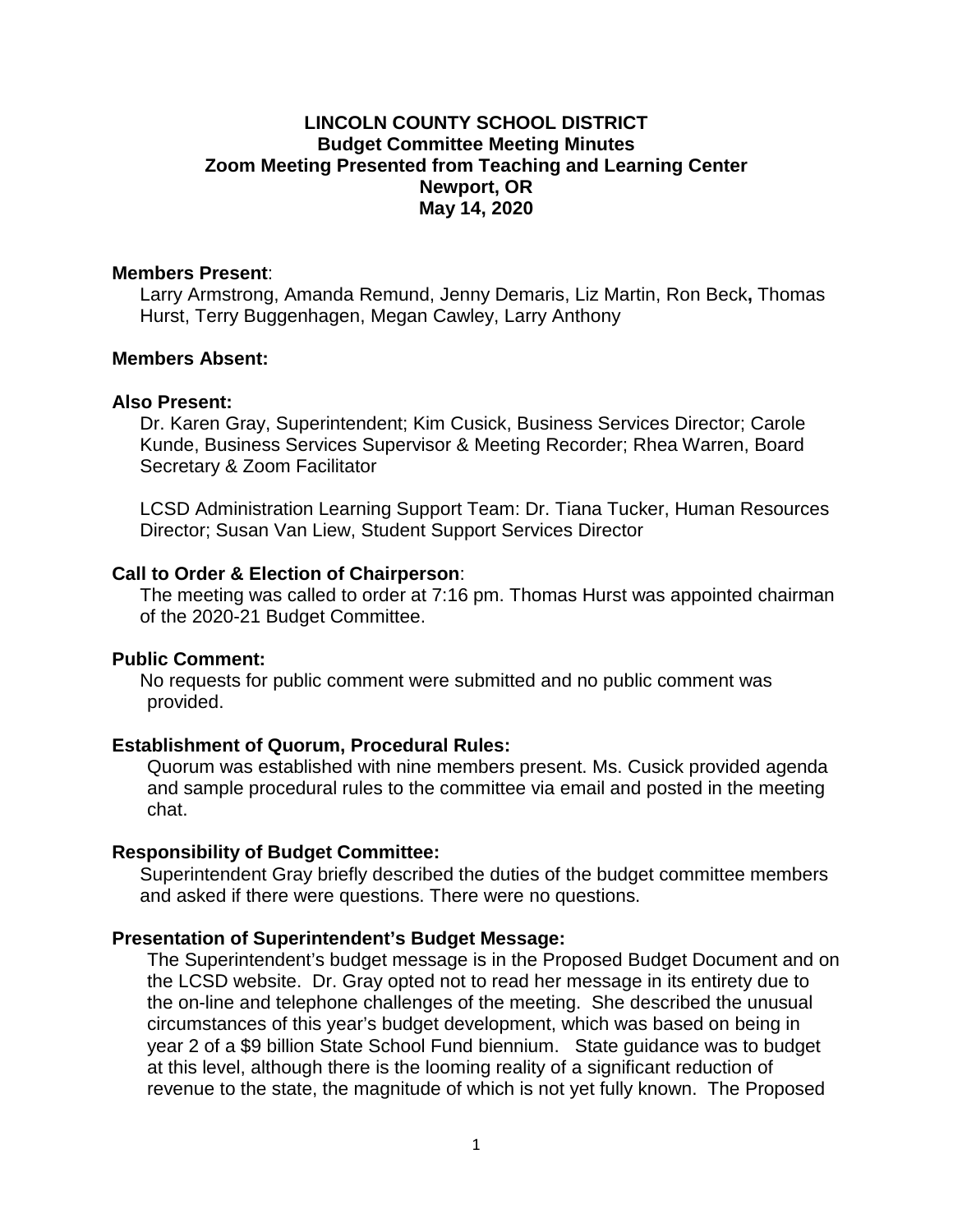of academics throughout the District. She also commented on the huge and closure of schools. The district abruptly has pivoted to distance learning for the 2020-21 Budget is a balanced budget based on District goals, including alignment unprecedented efforts ongoing in the current budget year due to the COVID19 remainder of this school year and is also delivering meals to students across the District.

# **Assumptions Used in Budget Development:**

 the proposed budget. She detailed the Budget Committee Duties and time lines required to adopt the budget by the June 30<sup>th</sup> deadline, including dates for additional meetings should they be required. Assumptions were explained in detail. The Business Services Director, Kim Cusick, presented the assumptions used to create PowerPoint presentation is located on the district web site at [www.lincoln.k12.or.us](http://www.lincoln.k12.or.us/) . Two corrections to the Proposed Budget document were noted for the Committee's consideration.

## **Discussion:**

Mr. Armstrong had no questions.

Mr. Buggenhagen commended the District staff on the effort and quality of the budget work product produced.

 funding. Ms. Cusick explained that the department's budget has not been reduced, but increased 2%. The reduction in the Building Maintenance Special Fund (293) Mr. Anthony asked about what he perceived as a reduction of building maintenance over prior year budget was because of the transfer specifically to complete the Teaching and Learning Center renovation from the old swimming pool to a new District Office. He also asked about reductions to object lines in the Technology Operations function. Ms. Cusick explained that the budget from year to year may fluctuate as to which line dollars are budget on, but the overall increase was 2% and the Technology Special Fund (298) was also used for some of these technology expenditures. Additionally, Ms. Cusick described the change of substitute costs, which under the E.S.S. West Inc. contract are budgeted under purchased services objects rather than payroll.

 \$14 million, he did not note a significant increase in teachers to reduce class sizes, one of the District's stated goals. Ms. Cusick noted that most of the increases were specific grants that are for specific uses. The Student Investment Account budget (\$4.7 million) did add Licensed staff positions and supports, but that budget was the culmination of months of planning including significant input from the community. Other large increases in the budget were \$1.6 million in possible funding from the and \$2.5 million for a pending Seismic Rehabilitation grant application. Mr. Hurst commented that in the overall budget and cumulative increase of around CARES Act Elementary and Secondary School Emergency Relief (ESSER) Fund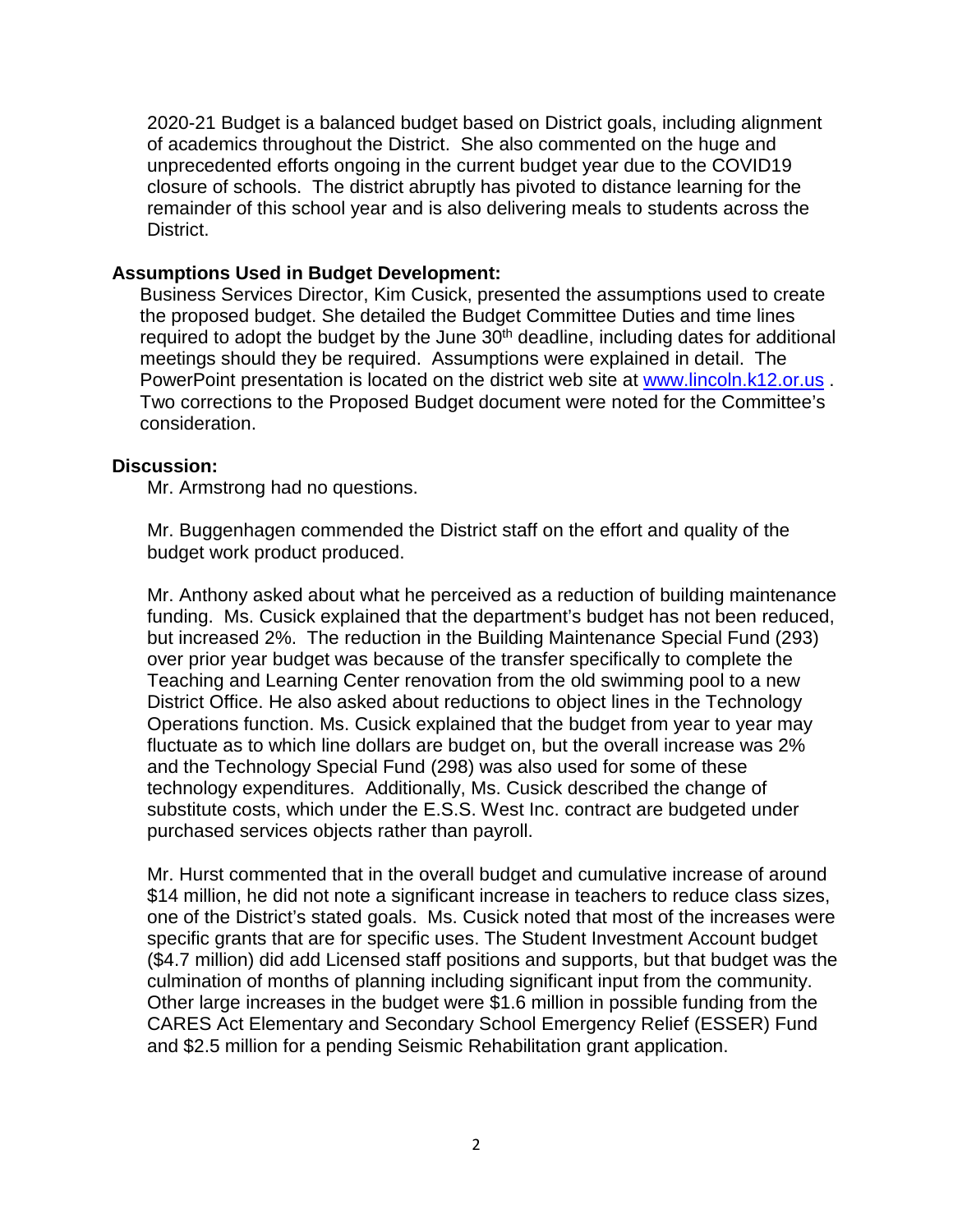Dr. Gray elaborated on Mr. Hurst's comment about adding administrative positions. evaluation, which cannot be done by licensed staff. The Educational Technology forward towards its goals. She explained that the change in administrative staff was accomplished mainly by restructuring current positions with a minimal net increase of expenditures. More specifically, one TOSA position at Crestview Heights will be replaced with an Assistant Principal to better support the building Principal with supervision and Administrator will coordinate the adoption/implementation of technology to support teaching and learning. These changes are deemed important to move the District

Dr. Gray added that functional reductions in class size require many additional classroom teachers, but also require additional classrooms, which are not currently available (even after the TLC was completed and support personnel and departments were moved out of classroom space at several school sites).

 Mr. Hurst expressed concern about the split duties of the Student Services Director at .2 FTE and new Assistant Superintendent position at .8 FTE (this was reversed and incorrect on page 11). Dr. Gray explained that this change reflected the Board such as developing a new strategic plan. This is not an increase in FTE, but rather a shift of duties. This very experienced Director is already the the daily operations of Student Support Services. support she would need while she devotes more time to advance goals of the Superintendent's designee when she is not available. The Special Program administrators have become seasoned and are taking on more responsibilities in

Mr. Hurst asked if the budget includes a change in policy in the support of Middle School Athletics. Ms. Cusick confirmed that this would be a change in policy, but would only be supported from Student Investment Account (SIA) funding. Dr. Gray added that covering the Athletic Participation Fees fell under the Well-Rounded Student goal of SIA initiatives and was asked for by the community. It is not known if there will be adequate funding, in which case the District would continue to seek support from community Booster organizations and participation fees.

 amount for Middle School Sports in the budget. Ms. Cusick explained that of the Ms. Remund asked for clarification of the outside support for coaching salaries \$33,000 outside funding required, about \$5,000 was for high school sports and the rest was for middle school.

 Ms. Remund also inquired about the increase of \$75,000 for custodial costs in the Food Service Special Fund. Ms. Cusick indicated that this was a shift of costs previously paid from the General Fund, as the Food Services fund is adequately funded to pay a portion of the school kitchen janitorial costs.

Ms. Martin expressed concern about the likely revenue reductions to the SIA and the large impact that would have on the District's strategic plan. She also expressed appreciation to the Budget Committee members for their detailed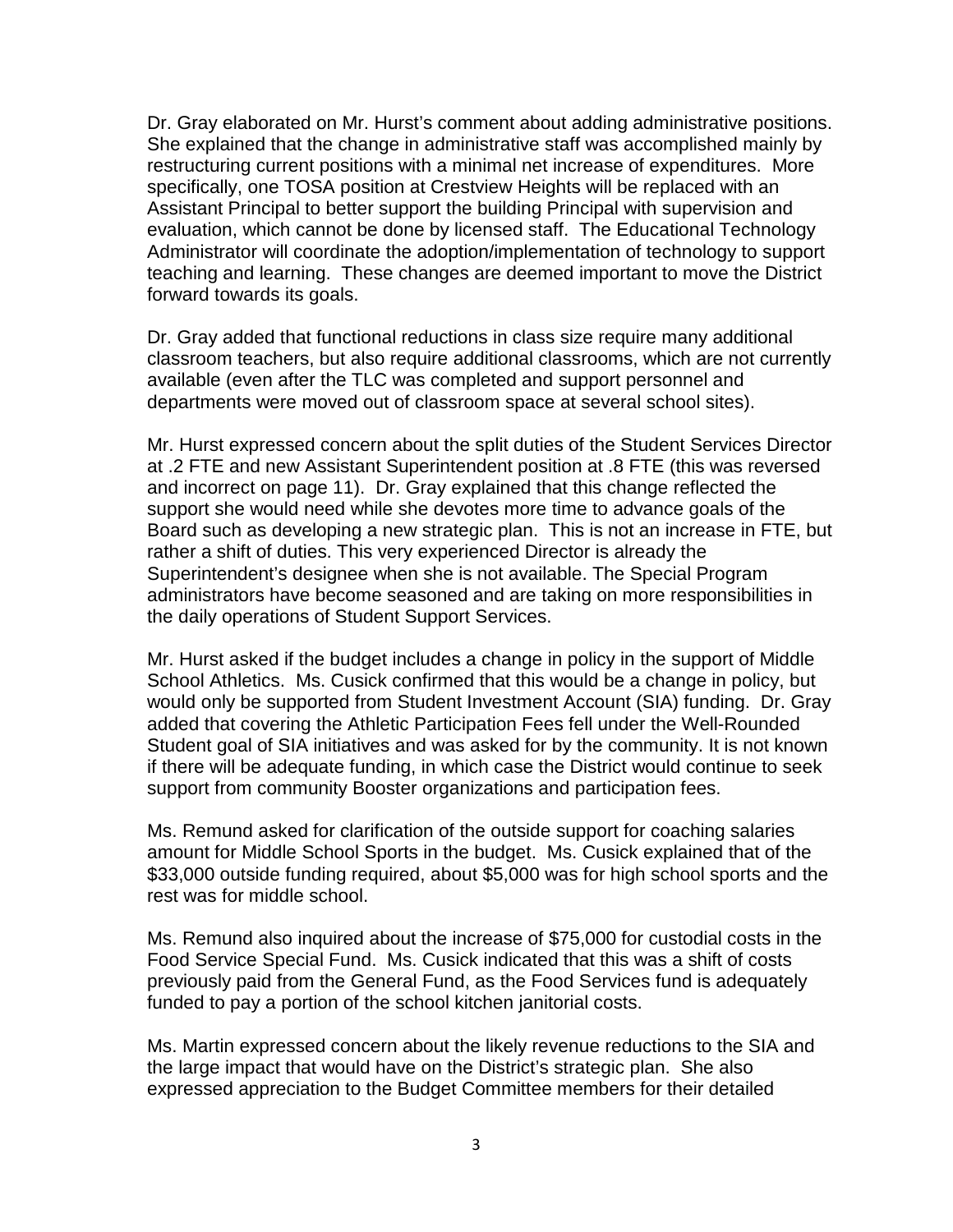questions which help illuminate aspects of the budget that could be concerns to the community at large.

Ms. Cawley noted that her questions had been answered already in the presentation and discussion and did not have additional questions.

visualization of the expenditure and revenue categories detailed in the document. Cusick's work as evidenced by her ability to answer questions and concerns about concluded that she felt comfortable voting to approve the budget. Ms. Demaris said that her questions had also been covered. She expressed her expectation and confidence that the District administrative team is planning now, rather than waiting for more details from other government agencies, as to how the expected reduction in revenue will impact the District next year. This would include how the impact and changes should be communicated to the public. She also thanked Ms. Cusick for the graphs that are included in the Budget for high-level She expressed that she has confidence in those preparing the budget, and in Ms. the details in the budget and the assumptions used in its development. She

concluded that she felt comfortable voting to approve the budget.<br>Mr. Beck also expressed confidence in a well-developed budget and a talented and cohesive staff. He noted that the District and the State are better prepared to handle another economic downturn than past situations he has seen in his long experience with the District. He reiterated that the Board policy to reserve 7% of general fund ending fund balance puts the District in a significantly better position to handle a recession than has been the case in past years.

 Fund budget would require action from the State Legislature. The State's rainy day Mr. Beck posed the question as to whether waiting for the May 20th state revenue forecast would provide any benefit rather than moving on to vote on the Proposed budget. Dr. Gray reminded the Committee that a reduction to the State School funds and school stability funds will likely be at play, but with the timing and scope undefined, this would not provide enough information or time to retool the entire budget by the deadline. Ms. Cusick concurred.

 Mr. Hurst thanked Ms. Cusick for the presentation and the Budget document. A her to read the requested correction change: motion was made to make a correction mentioned in Ms. Cusick's presentation which does not change the budget total but puts the transfers in balance. He asked

To increase the general fund miscellaneous revenue by \$10 and decrease general fund transfers in by \$10,

Mr. Anthony motioned, Ms. Demaris seconded the motion and the committee unanimously approved the motion.